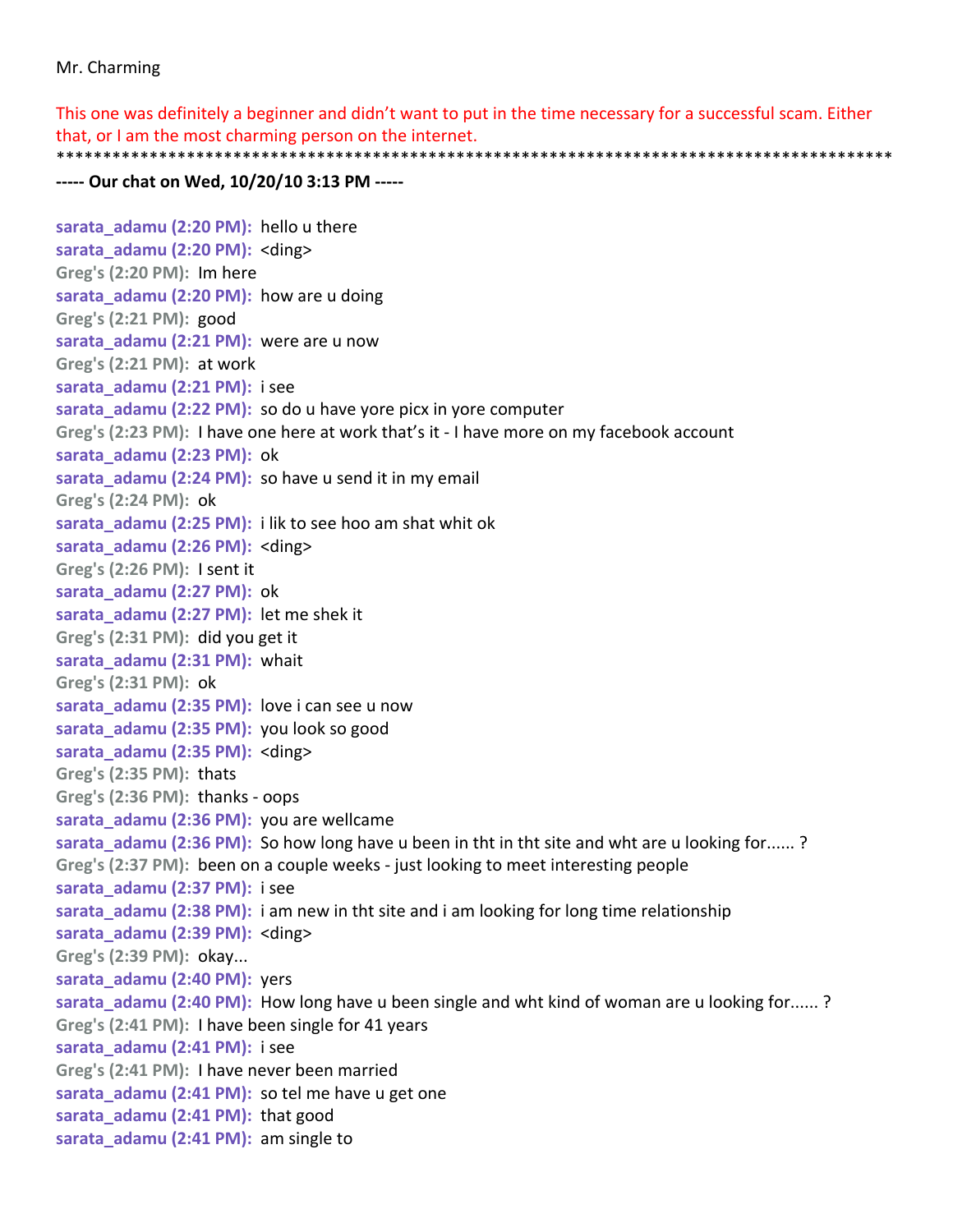**sarata\_adamu (2:42 PM):** I have been single for good 2 yrs now and never meet the right person to share my life with and I am looking for a Man who is caring loving honest understanding and also a Man who will love me for who i am and also a Man who will like to share everything together with is woman and never cheated her and also never hid anything from each other .. **Greg's (2:43 PM):** what nationality are you? **sarata\_adamu (2:44 PM):** franc **Greg's (2:44 PM):** oh, okay **sarata** adamu (2:44 PM): but am now leving in ghana whit my grand mom **Greg's (2:45 PM):** In Africa? Isn't that a rotten and disgusting place filled with criminals? **sarata\_adamu (2:46 PM):** why did u say that **Greg's (2:46 PM):** That's just what I heard **Greg's (2:46 PM):** is that true? **sarata\_adamu (2:46 PM):** ok **sarata\_adamu (2:47 PM):** so you meane am a criminal to **Greg's (2:47 PM):** What? You said you were French, right? **sarata\_adamu (2:48 PM):** yers **Greg's (2:49 PM):** I'm not talking about French people ‐ France is in Europe ‐ I am talking about Africans ‐ they are all filthy, smelly, criminals, aren't they? **sarata\_adamu (2:49 PM):** ok **sarata** adamu (2:49 PM): Who do u live with and do u have any kids .....? **Greg's (2:50 PM):** I live alone, no kids **sarata\_adamu (2:50 PM):** i see **sarata\_adamu (2:51 PM):** wht do u do for a living... ..? **Greg's (2:51 PM):** I am an Accountant **sarata\_adamu (2:51 PM):** that is good **sarata\_adamu (2:52 PM):** wht do u do for fun.......? **Greg's (2:52 PM):** play tennis, golf **Greg's (2:52 PM):** go to shows, theatre **sarata\_adamu (2:52 PM):** i see **sarata\_adamu (2:53 PM):** I like reading dancing cooking playing computer and swiming **Greg's (2:54 PM):** ok **sarata** adamu (2:54 PM): Wht kind of woman are u looking for .............? **Greg's (2:55 PM):** someone fun to be with, interesting, intelligent, career‐ driven, independent **sarata\_adamu (2:55 PM):** i see **sarata** adamu (2:56 PM): i am looking for a Man who is honest caring loving understanding and faithful . **sarata\_adamu (2:56 PM):** Do u drink do u smoke do u take drugs if i may ask u . **Greg's (2:57 PM):** no **sarata\_adamu (2:57 PM):** good **sarata\_adamu (2:57 PM):** me too **sarata\_adamu (2:58 PM):** Wht Movies do u like.....? **Greg's (2:58 PM):** old black and whites. **sarata\_adamu (2:58 PM):** i see **sarata\_adamu (2:59 PM):** I like Love Film,Adventure film, Comedy Film **sarata\_adamu (3:00 PM):** wht kind of Music do u like......? **Greg's (3:00 PM):** I dont like music **sarata\_adamu (3:01 PM):** why **Greg's (3:01 PM):** because I dont ‐ never did **sarata\_adamu (3:01 PM):** ok **sarata\_adamu (3:01 PM):** Wht religion are u and can u also tell me more about ur families .? ?